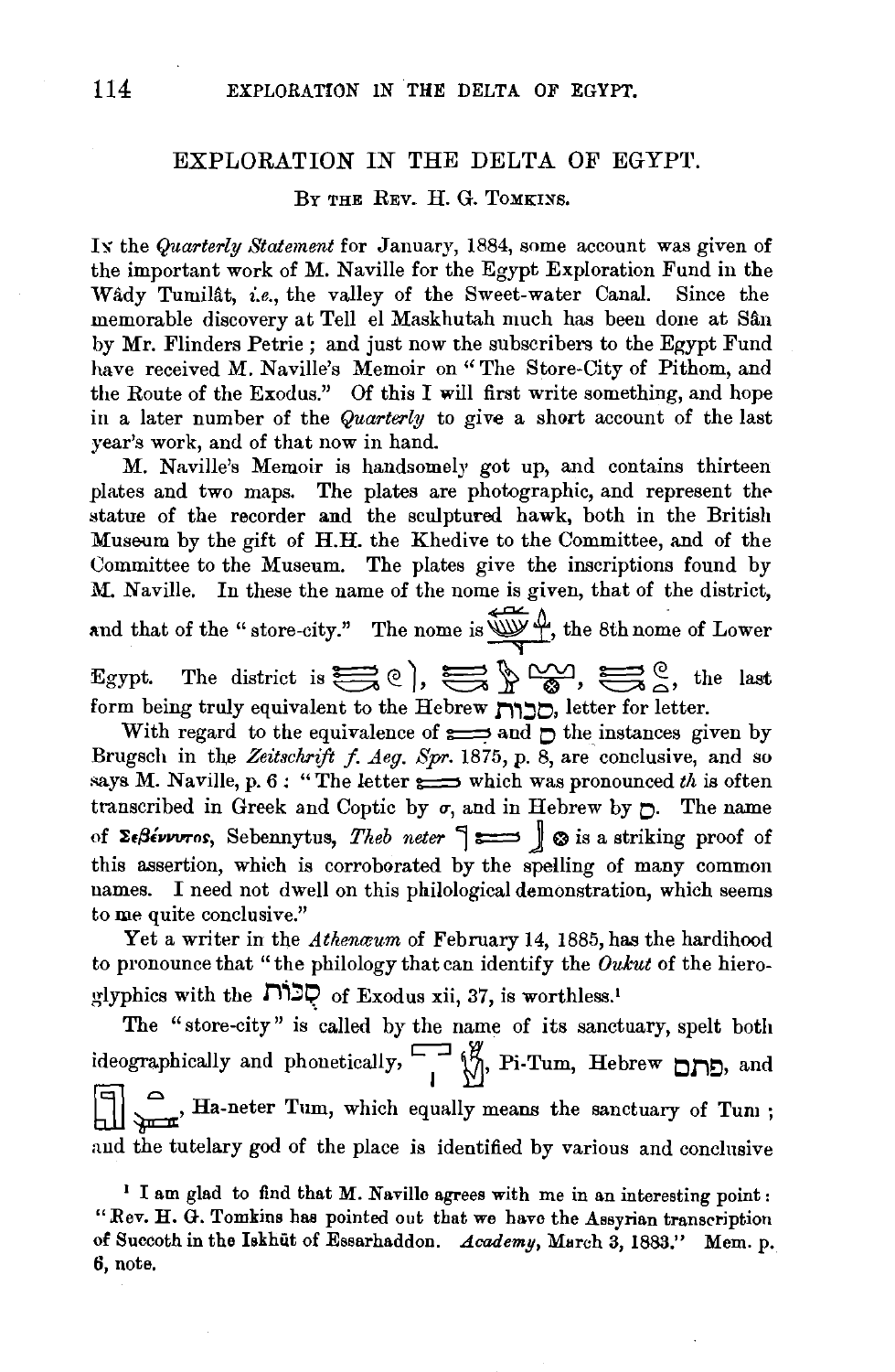proofs besides. In the *IJeutsche Revue,* March 1884, p. 358, Brugsch gives his adherence to M. Naville's conclusion in most undoubting language.

I have already pointed out in the *Quarterly Statement* for January, 1884, how singularly the structures disclosed at Tell el Maskhutah, even in minute details, tell their own tale and bear out the precise and unusual particulars of the story in the Book of Exodus with regard to bricks, and straw, and reed, and the short supply, and the "hard bondage in mortar." It will not be doubted, I believe, by those who weigh the manifold monumental evidence, that we have there the store-city Pitum, built by the enthralled children of Israel.

It is in the large and important tablet of Ptolemy Philadelphus that we get some most interesting clues to further geographical discoveries.

The most curious is the mention of a place, with a sanctuary of Osiris, called  $\begin{array}{c} \n\Box \n\end{array}$  8  $\begin{array}{c} \n\Box \n\end{array}$  8 Pi-keheret, which seems, as M. Naville supposes, to have been " the second sanctuary of Heroöpolis, at a short distance from Pi-Tum, but nearer the sea." He compares the name with the Pi-Ha-Khiroth (Exod. xiv, 2, 9; Numb. xxxiii, 7), החירת  $\Box$  LXX (Numb.),  $\tau$ *oστόμα* Είρὼθ; Vulg., Phihahiroth. In Numb. xxxiii, 8, we have merely Hakhiroth; LXX, Ei $\omega\theta$ . The name itself seems to be, therefore, Egyptian, expressed in Hebrew **J'i""''ln.** This would, I think, convey the  $\sum_{v}$  of  $\Delta$   $\sum_{v}$  well enough. Considering the determinative (a bund of  $\Delta \chi \approx$  well enough. Considering the determinative (a erpent), may we not compare  $\chi \approx$   $\sim$  "serpent of the lower hemisphere" (Pierret. Vocab., p. 372)?

The ascertained position of Pi-tum and the indication of "Pihakhiroth" of Exodus put us on the sure line of march of the Israelites. I would recommend students of these questions to read the new edition (just out) of the very able and important work of the Abbe Vigouroux, "La Bible et les Découvertes Modernes," 4me. edn. Paris. Berche et Tralin, Tome II.

In a future *Quarterly Statement* I hope to return to some detailed points of geography of the eastern part of the Delta. Meanwhile it is most satisfactory to know that M. Naville has undertaken excavations at an important point near Fakfts in the heart of the land of Goshen.

In the great ruined and deserted capital of the Delta, Zoan, Tanis, Sân, Mr. Flinders Petrie has entered on a course of thorough examination in his methodical and perfect style. It must be remembered that he has done much valuable service, which scholars will appreciate, in pioneering ; having sifted the first tentative suggestions in very many places, and ascertained at what spots work will be worth the cost. All this is of very high practical importance, besides the actual results, of which I hope to speak in the next *Quarterly Statement,* with regard both to biblical and to classic antiquity.

The Rev. W. C. Winslow, of Boston, the Hon. Treasurer for America, is doing most active and successful work ; and with regard to support at home it is especially to be noted with much pleasure that the Hellenic Society has given an earnest of approval and practical interest by a